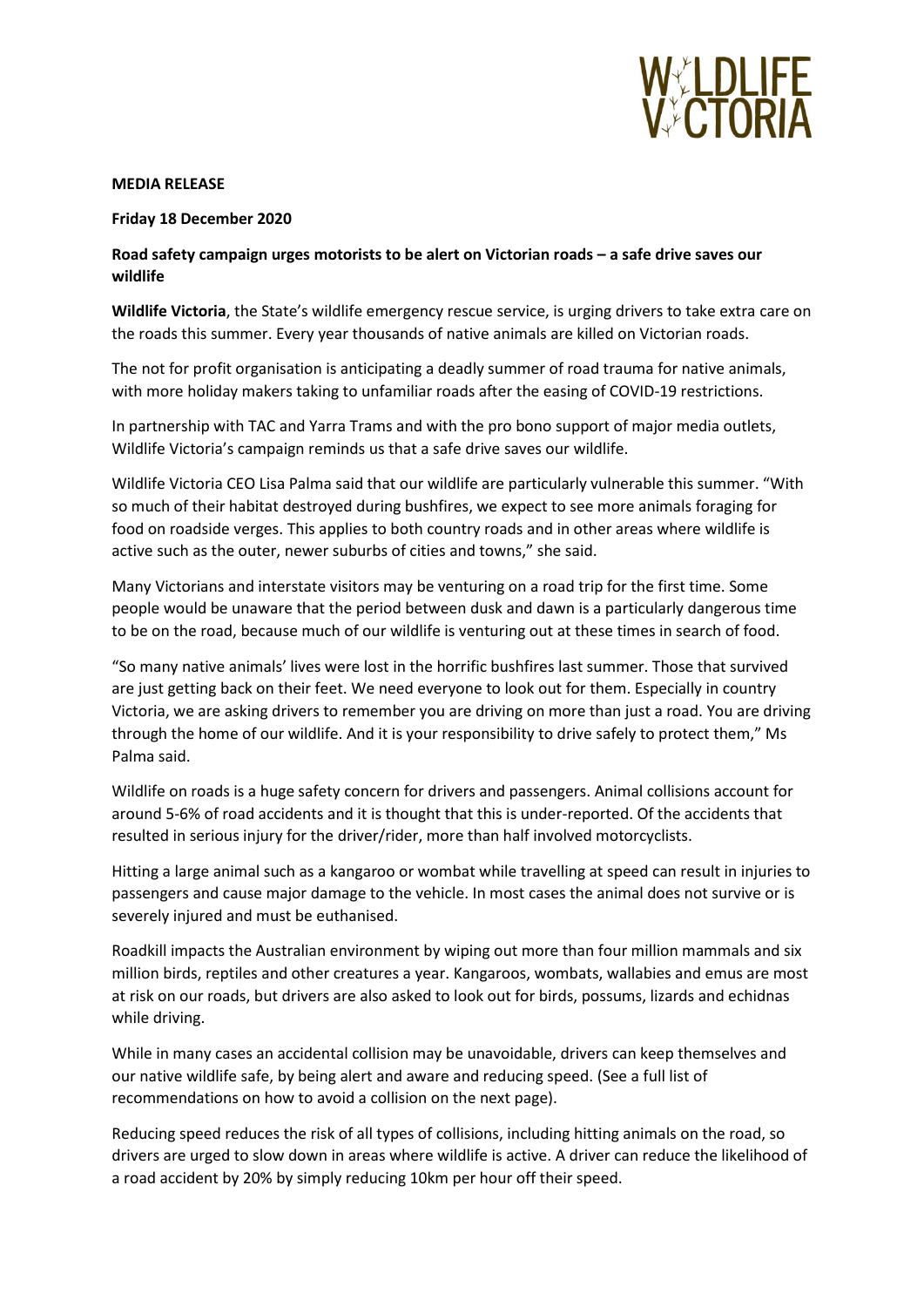Ms Palma said Wildlife Victoria's road safety campaign would not have been possible without significant support from TAC, Yarra Trams and the many media outlets who had provided advertising space at no cost to Wildlife Victoria.

Campaign supporters include: TAC, Yarra Trams, Vic Roads, MEDIACOM, Network Ten, Southern Cross Austereo, Nine Network, Seven Network, WIN Network, 3AW, TRSN, Joy FM, Spots and Spaces, Croc Media, ARN, Val Morgan, Nova 100, ATN, The Media Shop, VMO Outdoor, oOh! Media, QMS, Shopper Media, JC Decaux, MediaBanc, Herald Sun, Geelong Advertiser, Weekly Times, Regional Media Connect, ACM, BOFB and Nine Publishing.

"In addition to this amazing support, SBS Radio have translated the campaign into 15 languages, allowing us to deliver this road safety message even more widely across our diverse Victorian community," Ms Palma said.

More details are available on our website at [www.wildlifevictoria.org.au/drive-safely](http://www.wildlifevictoria.org.au/drive-safely)

## **How to avoid a collision**

 Stay alert and drive carefully through the home of our wildlife. If you know you are in an area where there is wildlife, stay focused on the road. Be aware that wildlife may be grazing on the roadside.

Reduce speed so that you can increase your reaction time, should wildlife come onto the road.

 Be especially careful driving between dusk and dawn. This is a very dangerous time to be driving. Much of Australia's wildlife will be out at night in search of food.

 Take care when leaving new housing estates that are situated near native habitat. Many of the wildlife related road accidents reported to Wildlife Victoria happen in areas where humans and animals are sharing nearby living spaces.

- Pay attention to yellow road signs that indicate wildlife in the area.
- If you see an animal near the road, slow down, and prepare to brake if needed.
- If you are driving at night in rural areas, use your high beam headlights for better sight, and watch for reflecting eyes.
- Take it extra slow when road visibility is poor.
- Be aware of smaller animals such as birds, echidnas, possums and reptiles. What to do if you have a collision

 If you do have a wildlife collision, pull over to a safe spot, put on your hazard lights and check to make sure everyone in your vehicle is safe.

 Take note of the street address or nearby landmarks to enable emergency support workers to find the location.

• If anyone is injured call an ambulance on '000'.

 Telephone Wildlife Victoria's Emergency Response Service on (03) 8400 7300, or you can lodge a report via the Wildlife Victoria website www.wildlifevictoria.org.au or via the Snap Send Solve app to get help for the animal. Even if the animal appears to be unharmed and has hopped or moved away, it will be injured.

 Wildlife Victoria's emergency response service can help. Volunteer rescuers can be dispatched to check the animal's condition

 A life-saving pouch check is so important. If the animal is deceased or injured there may be a joey in its pouch that has survived the impact. A joey can survive in a pouch for several days after its mother has died. Alternatively, the joey may have left its mother's pouch but still be nearby.